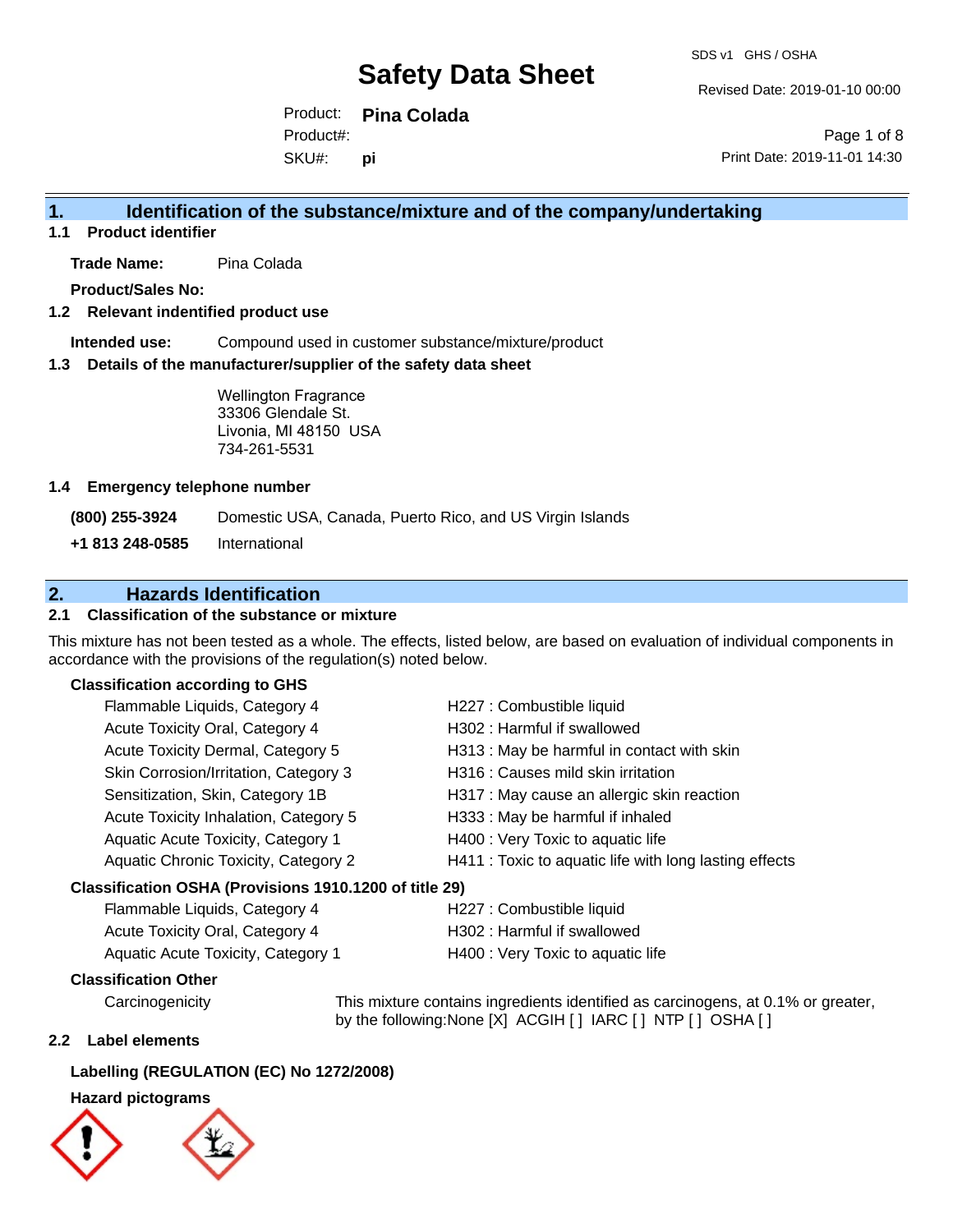Revised Date: 2019-01-10 00:00

Product: **Pina Colada** SKU#: Product#: **pi**

Page 2 of 8 Print Date: 2019-11-01 14:30

| <b>Signal Word: Warning</b>     |                                                                                                                                       |
|---------------------------------|---------------------------------------------------------------------------------------------------------------------------------------|
| <b>Hazard statments</b>         |                                                                                                                                       |
| H227                            | Combustible liquid                                                                                                                    |
| H302                            | Harmful if swallowed                                                                                                                  |
| H313                            | May be harmful in contact with skin                                                                                                   |
| H316                            | Causes mild skin irritation                                                                                                           |
| H317                            | May cause an allergic skin reaction                                                                                                   |
| H333                            | May be harmful if inhaled                                                                                                             |
| H400                            | Very Toxic to aquatic life                                                                                                            |
| H411                            | Toxic to aquatic life with long lasting effects                                                                                       |
| <b>Precautionary Statements</b> |                                                                                                                                       |
| <b>Prevention:</b>              |                                                                                                                                       |
| P235                            | Keep cool                                                                                                                             |
| P <sub>264</sub>                | Wash hands thoroughly after handling                                                                                                  |
| P270                            | Do not eat, drink or smoke when using this product                                                                                    |
| P272                            | Contaminated work clothing should not be allowed out of the workplace                                                                 |
| P273                            | Avoid release to the environment                                                                                                      |
| <b>Response:</b>                |                                                                                                                                       |
| $P301 + P312 + P330$            | IF SWALLOWED: Call a POISON CENTER or doctor/physician if you feel unwell Rinse<br>mouth                                              |
| $P302 + P352$                   | IF ON SKIN: Wash with soap and water                                                                                                  |
| P304 + P312                     | IF INHALED: Call a POISON CENTER or doctor/physician if you feel unwell                                                               |
| P333 + P313                     | If skin irritation or a rash occurs: Get medical advice/attention                                                                     |
| P363                            | Wash contaminated clothing before reuse                                                                                               |
| P370 + P378                     | In case of fire: Use Carbon dioxide (CO2), Dry chemical, or Foam for extinction. Do not use<br>a direct water jet on burning material |
| P391                            | <b>Collect Spillage</b>                                                                                                               |
| <b>Other Hazards</b><br>2.3     |                                                                                                                                       |
|                                 |                                                                                                                                       |

**no data available**

# **3. Composition/Information on Ingredients**

### **3.1 Mixtures**

This product is a complex mixture of ingredients, which contains among others the following substance(s), presenting a health or environmental hazard within the meaning of the UN Globally Harmonized System of Classification and Labeling of Chemicals (GHS):

| CAS#<br>Ingredient     | EC#       | Conc.<br>Range | <b>GHS Classification</b> |
|------------------------|-----------|----------------|---------------------------|
| 120-51-4               | 204-402-9 | $30 - 40 \%$   | H302; H313; H400; H411    |
| <b>Benzyl Benzoate</b> |           |                |                           |
| 84-66-2                | 201-550-6 | $20 - 30 \%$   | H316; H402                |
| Diethyl phthalate      |           |                |                           |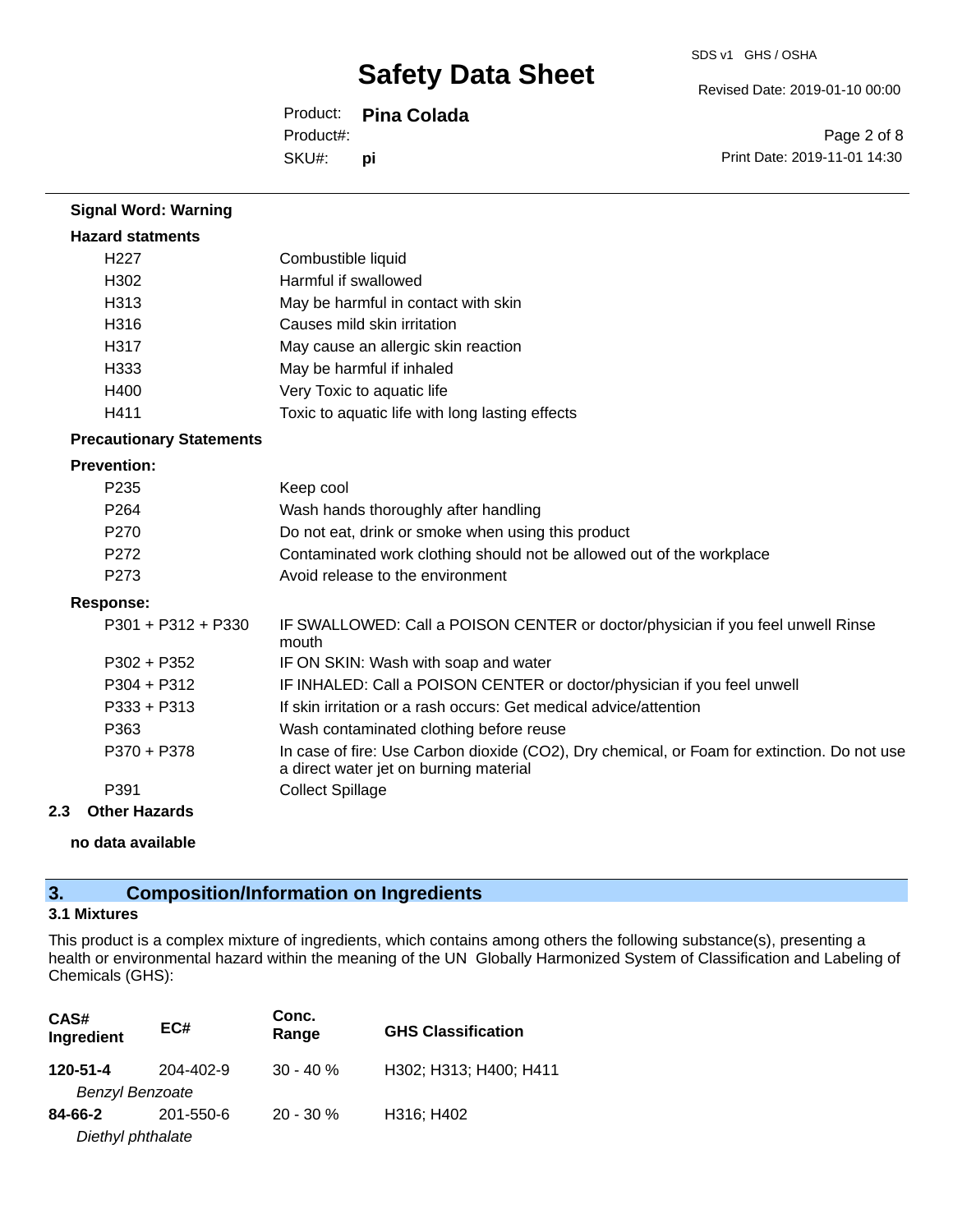SDS v1 GHS / OSHA

Revised Date: 2019-01-10 00:00

### Product: **Pina Colada**

SKU#: Product#: **pi**

Page 3 of 8 Print Date: 2019-11-01 14:30

| CAS#<br>Ingredient                                       | EC#                                            | Conc.<br>Range                                                                 | <b>GHS Classification</b>                                     |
|----------------------------------------------------------|------------------------------------------------|--------------------------------------------------------------------------------|---------------------------------------------------------------|
| 104-61-0                                                 | 203-219-1                                      | 10 - 20 %                                                                      | H316                                                          |
| gamma-Nonalactone                                        |                                                |                                                                                |                                                               |
| 8050-15-5                                                | 232-476-2                                      | 10 - 20 %                                                                      | H402; H412                                                    |
|                                                          | Methyl ester of rosin (partially hydrogenated) |                                                                                |                                                               |
| 123-68-2                                                 | 204-642-4                                      | $5 - 10%$                                                                      | H227; H301; H311; H331; H400; H412                            |
| Allyl hexanoate                                          |                                                |                                                                                |                                                               |
| 105-54-4                                                 | 203-306-4                                      | $2 - 5%$                                                                       | H226; H401                                                    |
| Ethyl butyrate                                           |                                                |                                                                                |                                                               |
| $140 - 11 - 4$                                           | 205-399-7                                      | $2 - 5%$                                                                       | H303; H401; H412                                              |
| Benzyl acetate                                           |                                                |                                                                                |                                                               |
| 121-32-4                                                 | 204-464-7                                      | $1 - 2%$                                                                       | H303; H320; H402                                              |
| 3-Ethoxy-4-hydroxybenzaldehyde                           |                                                |                                                                                |                                                               |
| 104-50-7                                                 | 203-208-1                                      | $1 - 2%$                                                                       | H303                                                          |
| gamma-Octalactone                                        |                                                |                                                                                |                                                               |
| $100 - 51 - 6$                                           | 202-859-9                                      | $1 - 2%$                                                                       | H302; H313; H319                                              |
| <b>Benzyl Alcohol</b>                                    |                                                |                                                                                |                                                               |
| 141-78-6                                                 | 205-500-4                                      | $1 - 2%$                                                                       | H225; H319; H336                                              |
| Ethyl acetate                                            |                                                |                                                                                |                                                               |
| 121-33-5                                                 | 204-465-2                                      | $1 - 2%$                                                                       | H303; H319                                                    |
| vanillin                                                 |                                                |                                                                                |                                                               |
| $91 - 64 - 5$                                            | 202-086-7                                      | $1 - 2%$                                                                       | H302; H317; H402                                              |
| Coumarin                                                 |                                                |                                                                                |                                                               |
| 2705-87-5                                                | 220-292-5                                      | $1 - 2%$                                                                       | H302; H312; H317; H332; H400; H410                            |
|                                                          | Allyl cyclohexylpropionate                     |                                                                                |                                                               |
| 7493-74-5                                                | 231-335-2                                      | $1 - 2%$                                                                       | H302; H312; H315; H317; H319                                  |
| Allyl phenoxyacetate                                     |                                                |                                                                                |                                                               |
| See Section 16 for full text of GHS classification codes |                                                |                                                                                |                                                               |
|                                                          |                                                | $\epsilon$ if $\epsilon$ is $\epsilon$ and $\epsilon$ is the set of $\epsilon$ | $\sim$ 1. Fig. 1. The same contract of the contract of $\sim$ |

See Section 16 for full text of GHS classification codes which where not shown in section 2

Total Hydrocarbon Content (%  $w/w$ ) = 0.19

| <b>First Aid Measures</b><br>4.                                    |                                                                                                               |
|--------------------------------------------------------------------|---------------------------------------------------------------------------------------------------------------|
| <b>Description of first aid measures</b><br>4.1                    |                                                                                                               |
| Inhalation:                                                        | Remove from exposure site to fresh air and keep at rest.<br>Obtain medical advice.                            |
| <b>Eye Exposure:</b>                                               | Flush immediately with water for at least 15 minutes.<br>Contact physician if symptoms persist.               |
| <b>Skin Exposure:</b>                                              | Remove contaminated clothes. Wash thoroughly with water (and soap).<br>Contact physician if symptoms persist. |
| Ingestion:                                                         | Rinse mouth with water and obtain medical advice.                                                             |
| Most important symptoms and effects, both acute and delayed<br>4.2 |                                                                                                               |

**Symptoms:** no data available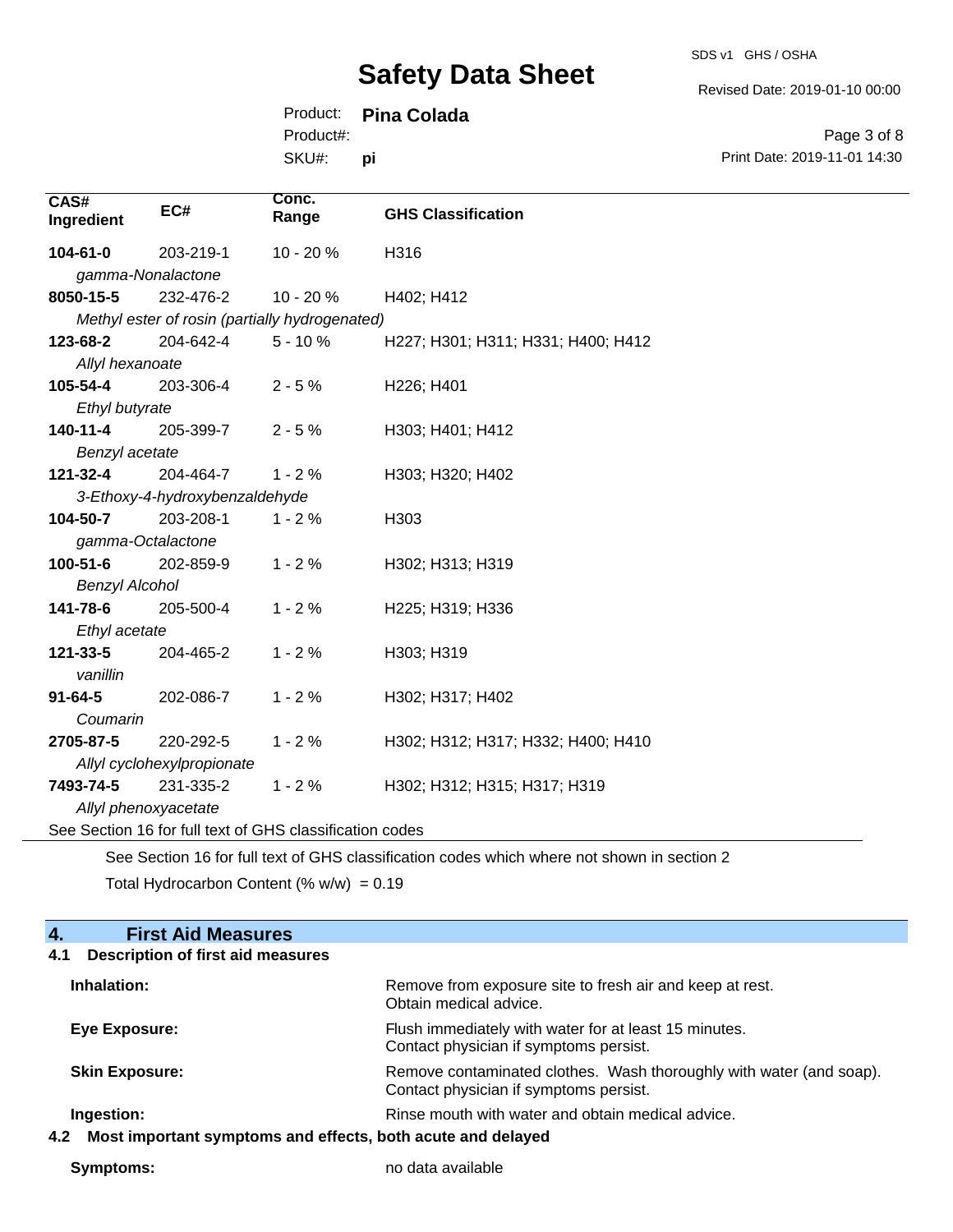SDS v1 GHS / OSHA

Revised Date: 2019-01-10 00:00

Print Date: 2019-11-01 14:30

Page 4 of 8

Product: **Pina Colada** Product#:

SKU#: **pi**

| <b>Risks:</b>                                             | Refer to Section 2.2 "Hazard Statements"                                   |
|-----------------------------------------------------------|----------------------------------------------------------------------------|
| 4.3                                                       | Indication of any immediate medical attention and special treatment needed |
| Treatment:                                                | Refer to Section 2.2 "Response"                                            |
| 5.<br><b>Fire-Fighting measures</b>                       |                                                                            |
| 5.1<br><b>Extinguishing media</b>                         |                                                                            |
| Suitable:                                                 | Carbon dioxide (CO2), Dry chemical, Foam                                   |
| Unsuitable                                                | Do not use a direct water jet on burning material                          |
| 5.2 Special hazards arising from the substance or mixture |                                                                            |
| During fire fighting:                                     | Water may be ineffective                                                   |
| 5.3 Advice for firefighters                               |                                                                            |
| <b>Further information:</b>                               | Standard procedure for chemical fires                                      |
|                                                           |                                                                            |

### **6. Accidental Release Measures**

#### **6.1 Personal precautions, protective equipment and emergency procedures**

Avoid inhalation and contact with skin and eyes. A self-contained breathing apparatus is recommended in case of a major spill.

#### **6.2 Environmental precautions**

Keep away from drains, soil, and surface and groundwater.

#### **6.3 Methods and materials for containment and cleaning up**

Clean up spillage promptly. Remove ignition sources. Provide adequate ventilation. Avoid excessive inhalation of vapors. Gross spillages should be contained by use of sand or inert powder and disposed of according to the local regulations.

#### **6.4 Reference to other sections**

Not Applicable

### **7. Handling and Storage**

#### **7.1 Precautions for safe handling**

Apply according to good manufacturing and industrial hygiene practices with proper ventilation. Do not drink, eat or smoke while handling. Respect good personal hygiene.

### **7.2 Conditions for safe storage, including any incompatibilities**

Store in a cool, dry and ventilated area away from heat sources and protected from light in tightly closed original container. Avoid uncoated metal container. Keep air contact to a minimum.

#### **7.3 Specific end uses**

No information available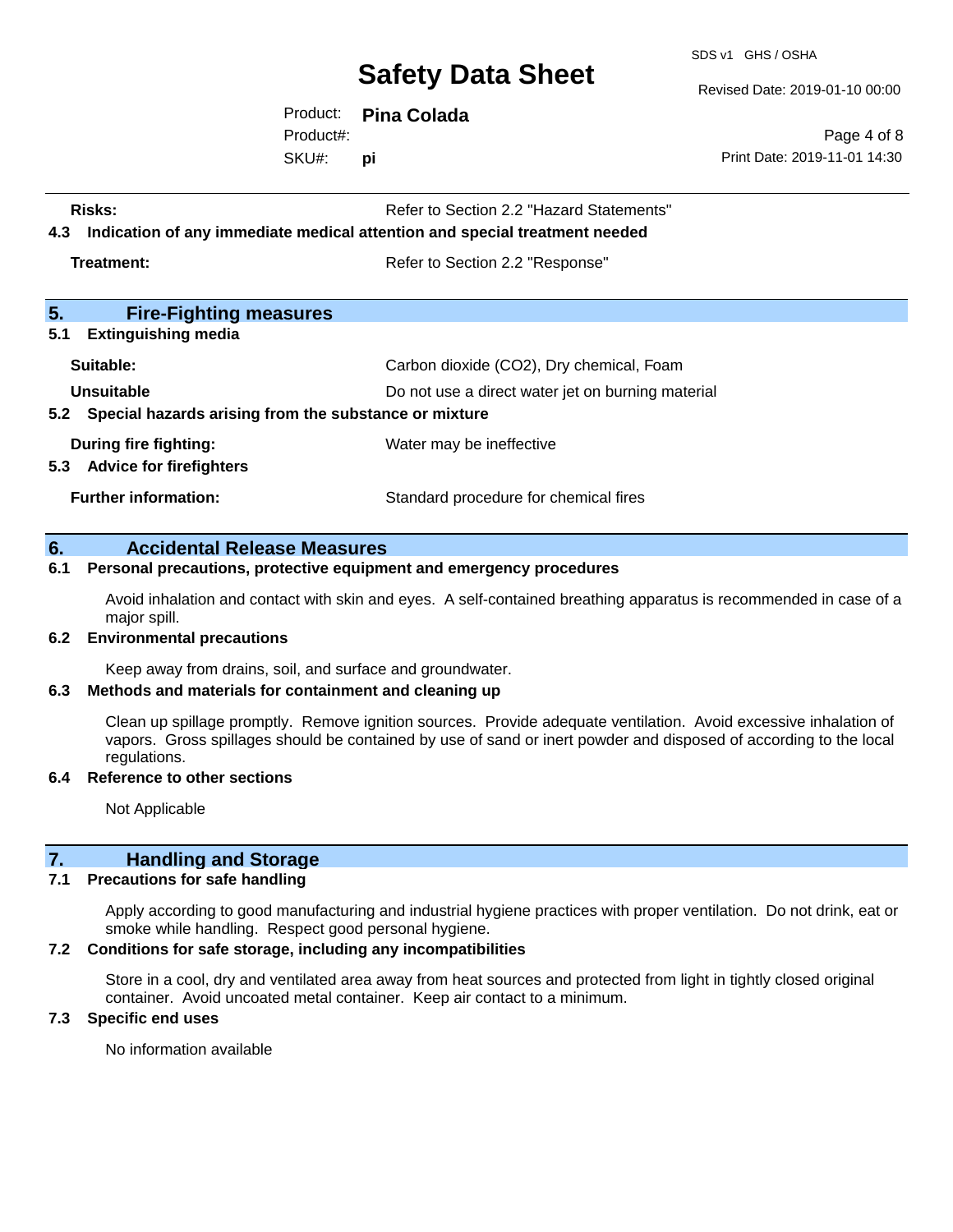Revised Date: 2019-01-10 00:00

Product: **Pina Colada** SKU#: Product#: **pi**

Page 5 of 8 Print Date: 2019-11-01 14:30

#### **8. Exposure Controls/Personal Protection 8.1 Control parameters Exposure Limits: Component** ACGIH TWA ppm ACGIH STEL ppm OSHA TWA ppm OSHA STEL ppm

|          |                   |     | TWA PPIII OTEL PPIII TWA PPIII OTEL PP |     |  |
|----------|-------------------|-----|----------------------------------------|-----|--|
| 84-66-2  | Diethyl phthalate |     |                                        |     |  |
| 140-11-4 | Benzyl acetate    | 10  |                                        |     |  |
| 141-78-6 | Ethyl acetate     | 400 |                                        | 400 |  |
|          |                   |     |                                        |     |  |

### **Engineering Controls:** Use local exhaust as needed.

### **8.2 Exposure controls - Personal protective equipment**

| Eye protection:                | Tightly sealed goggles, face shield, or safety glasses with brow guards and side shields, etc.<br>as may be appropriate for the exposure |
|--------------------------------|------------------------------------------------------------------------------------------------------------------------------------------|
| <b>Respiratory protection:</b> | Avoid excessive inhalation of concentrated vapors. Apply local ventilation where appropriate.                                            |
| <b>Skin protection:</b>        | Avoid Skin contact. Use chemically resistant gloves as needed.                                                                           |

### **9. Physical and Chemical Properties**

### **9.1 Information on basic physical and chemical properties**

| Appearance:                  | Liquid                            |
|------------------------------|-----------------------------------|
| Odor:                        | Conforms to Standard              |
| Color:                       | Yellow Tint to Pale Yellow (G1-3) |
| <b>Viscosity:</b>            | Liquid                            |
| <b>Freezing Point:</b>       | Not determined                    |
| <b>Boiling Point:</b>        | Not determined                    |
| <b>Melting Point:</b>        | Not determined                    |
| <b>Flashpoint (CCCFP):</b>   | 150 F (65.56 C)                   |
| <b>Auto flammability:</b>    | Not determined                    |
| <b>Explosive Properties:</b> | None Expected                     |
| <b>Oxidizing properties:</b> | None Expected                     |
| Vapor Pressure (mmHg@20 C):  | 1.6911                            |
| %VOC:                        | 1.69                              |
| Specific Gravity @ 25 C:     | 1.0590                            |
| Density @ 25 C:              | 1.0560                            |
| Refractive Index @ 20 C:     | 1.5090                            |
| Soluble in:                  | Oil                               |

## **10. Stability and Reactivity**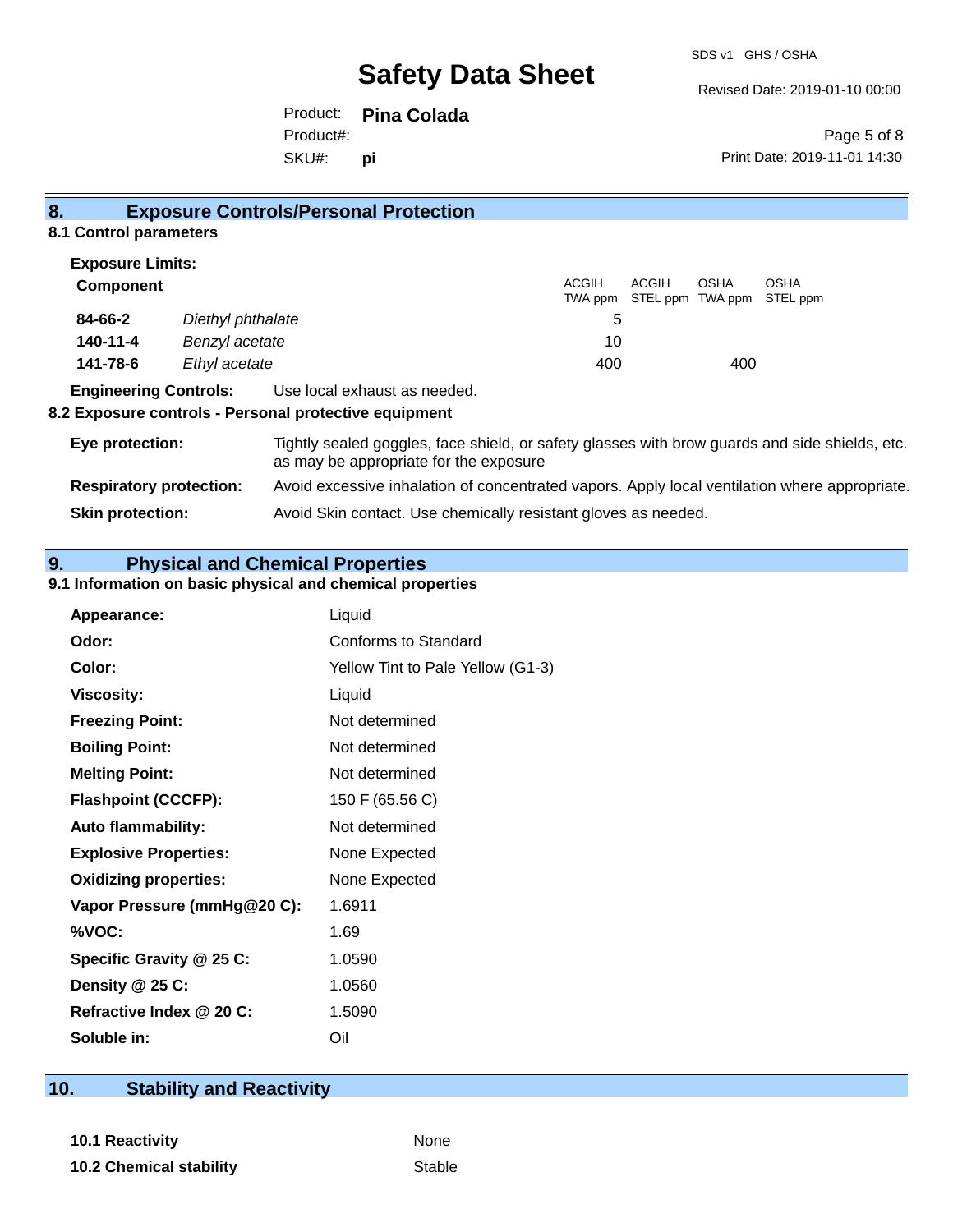SDS v1 GHS / OSHA

Revised Date: 2019-01-10 00:00

| SKU#:     | Юİ                   | Print Date: 2019-11-01 14:30 |
|-----------|----------------------|------------------------------|
| Product#: |                      | Page 6 of 8                  |
|           | Product: Pina Colada |                              |

| 10.3 Possibility of hazardous reactions | None known                                         |
|-----------------------------------------|----------------------------------------------------|
| 10.4 Conditions to avoid                | None known                                         |
| 10.5 Incompatible materials             | Strong oxidizing agents, strong acids, and alkalis |
| 10.6 Hazardous decomposition products   | None known                                         |
|                                         |                                                    |

# **11. Toxicological Information**

### **11.1 Toxicological Effects**

Acute Toxicity Estimates (ATEs) based on the individual Ingredient Toxicity Data utilizing the "Additivity Formula"

| Acute toxicity - Oral - (Rat) mg/kg                | (LD50: 1802.2382) Harmful if swallowed                   |
|----------------------------------------------------|----------------------------------------------------------|
| Acute toxicity - Dermal - (Rabbit) mg/kg           | (LD50: 2450.8333) May be harmful in contact with skin    |
| Acute toxicity - Inhalation - (Rat) mg/L/4hr       | (LD50: 32.8164) May be harmful if inhaled                |
| <b>Skin corrosion / irritation</b>                 | May be harmful if inhaled                                |
| Serious eye damage / irritation                    | Not classified - the classification criteria are not met |
| <b>Respiratory sensitization</b>                   | Not classified - the classification criteria are not met |
| <b>Skin sensitization</b>                          | May cause an allergic skin reaction                      |
| <b>Germ cell mutagenicity</b>                      | Not classified - the classification criteria are not met |
| Carcinogenicity                                    | Not classified - the classification criteria are not met |
| <b>Reproductive toxicity</b>                       | Not classified - the classification criteria are not met |
| Specific target organ toxicity - single exposure   | Not classified - the classification criteria are not met |
| Specific target organ toxicity - repeated exposure | Not classified - the classification criteria are not met |
| <b>Aspiration hazard</b>                           | Not classified - the classification criteria are not met |
|                                                    |                                                          |

# **12. Ecological Information**

### **12.1 Toxicity**

| <b>Acute acquatic toxicity</b>     | Very Toxic to aquatic life                      |
|------------------------------------|-------------------------------------------------|
| <b>Chronic acquatic toxicity</b>   | Toxic to aquatic life with long lasting effects |
| <b>Toxicity Data on soil</b>       | no data available                               |
| <b>Toxicity on other organisms</b> | no data available                               |
|                                    |                                                 |
| 12.2 Persistence and degradability | no data available                               |
| 12.3 Bioaccumulative potential     | no data available                               |
| 12.4 Mobility in soil              | no data available                               |
| 12.5 Other adverse effects         | no data available                               |
|                                    |                                                 |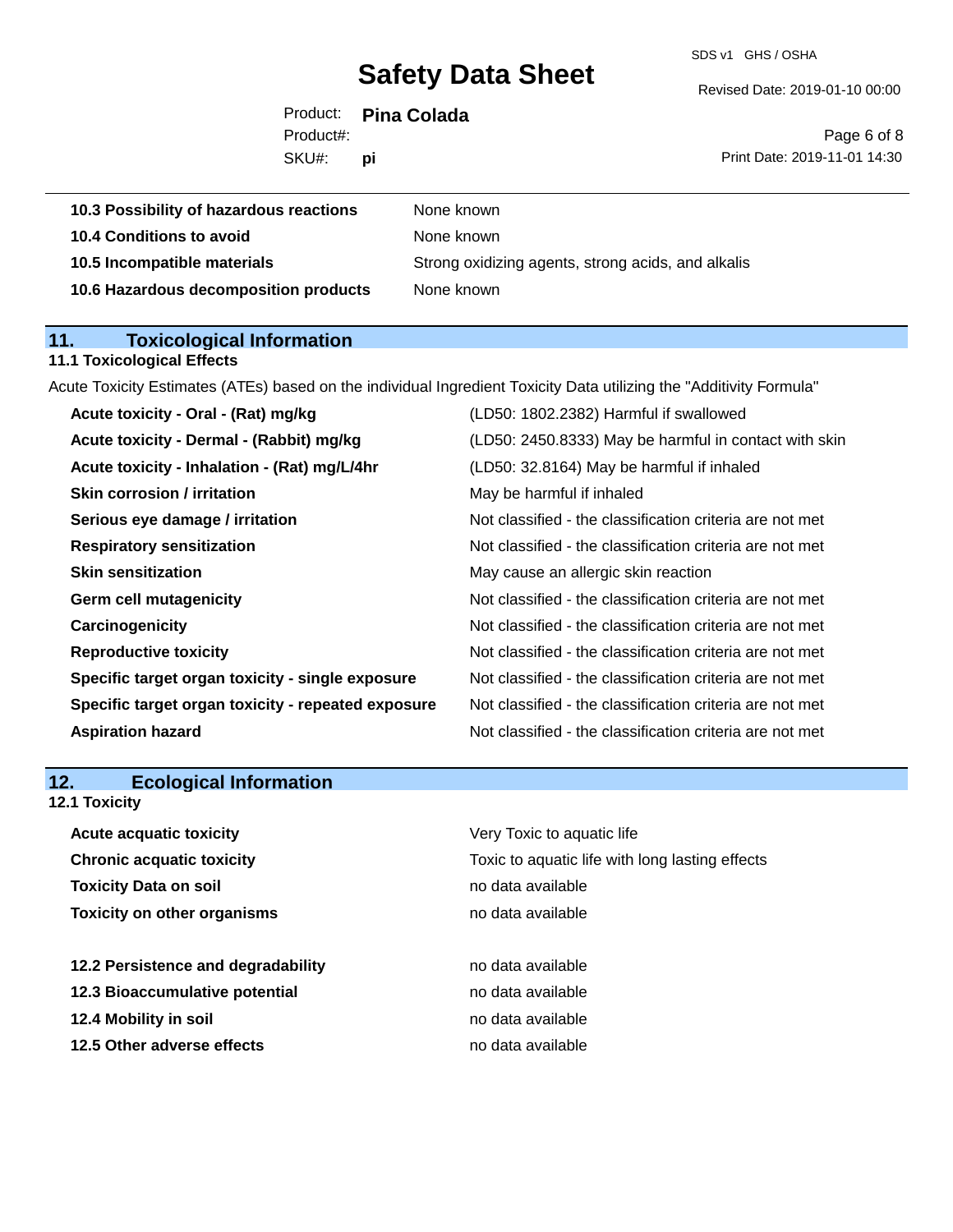Revised Date: 2019-01-10 00:00

Product: **Pina Colada** SKU#: Product#: **pi**

Page 7 of 8 Print Date: 2019-11-01 14:30

### **13. Disposal Conditions**

### **13.1 Waste treatment methods**

Do not allow product to reach sewage systems. Dispose of in accordance with all local and national regulations. Send to a licensed waste management company.The product should not be allowed to enter drains, water courses or the soil. Do not contaminate ponds, waterways or ditches with chemical or used container.

### **14. Transport Information**

| <b>Marine Pollutant</b>                                       | Yes. Ingredient of greatest environmental impact:<br>120-51-4 : (30 - 40 %) : Benzyl Benzoate |              |                                     |                 |               |
|---------------------------------------------------------------|-----------------------------------------------------------------------------------------------|--------------|-------------------------------------|-----------------|---------------|
| <b>Regulator</b>                                              |                                                                                               | <b>Class</b> | <b>Pack Group</b>                   | <b>Sub Risk</b> | UN-nr.        |
| U.S. DOT (Non-Bulk)                                           |                                                                                               |              | Not Regulated - Not Dangerous Goods |                 |               |
| <b>Chemicals NOI</b>                                          |                                                                                               |              |                                     |                 |               |
| <b>ADR/RID (International Road/Rail)</b>                      |                                                                                               |              |                                     |                 |               |
| <b>Environmentally Hazardous</b><br>Substance, Liquid, n.o.s. |                                                                                               | 9            | Ш                                   |                 | <b>UN3082</b> |
| <b>IATA (Air Cargo)</b>                                       |                                                                                               |              |                                     |                 |               |
| <b>Environmentally Hazardous</b><br>Substance, Liquid, n.o.s. |                                                                                               | 9            | Ш                                   |                 | <b>UN3082</b> |
| <b>IMDG (Sea)</b>                                             |                                                                                               |              |                                     |                 |               |
| <b>Environmentally Hazardous</b><br>Substance, Liquid, n.o.s. |                                                                                               | 9            | Ш                                   |                 | <b>UN3082</b> |

### **15. Regulatory Information**

### **U.S. Federal Regulations**

| <b>TSCA (Toxic Substance Control Act)</b> |                           | All components of the substance/mixture are listed or exempt |  |
|-------------------------------------------|---------------------------|--------------------------------------------------------------|--|
| 40 CFR(EPCRA, SARA, CERCLA and CAA)       |                           | This product contains the following components:              |  |
| 84-66-2                                   | $201 - 550 - 6$ 20 - 30 % | Diethyl phthalate                                            |  |
| 141-78-6                                  | $205 - 500 - 4$ 1 - 2 %   | Ethyl acetate                                                |  |
| <b>U.S. State Regulations</b>             |                           |                                                              |  |
| <b>California Proposition 65 Warning</b>  |                           | This product contains the following components:              |  |
| $123-35-3(NF)$ 204-622-5 $\leq$ 40 ppm    |                           | beta-Myrcene (Natural Source)                                |  |
| <b>Canadian Regulations</b>               |                           |                                                              |  |
|                                           |                           |                                                              |  |

**DSL DSL 100.00%** of the components are listed or exempt.

## **16. Other Information**

### **GHS H-Statements referred to under section 3 and not listed in section 2**

| H225 : Highly flammable liquid and vapor | H226 : Flammable liquid and vapour         |
|------------------------------------------|--------------------------------------------|
| H301 : Toxic if swallowed                | H303 : May be harmful if swallowed         |
| H311 : Toxic in contact with skin        | H312 : Harmful in contact with skin        |
| H315 : Causes skin irritation            | H317 : May cause an allergic skin reaction |